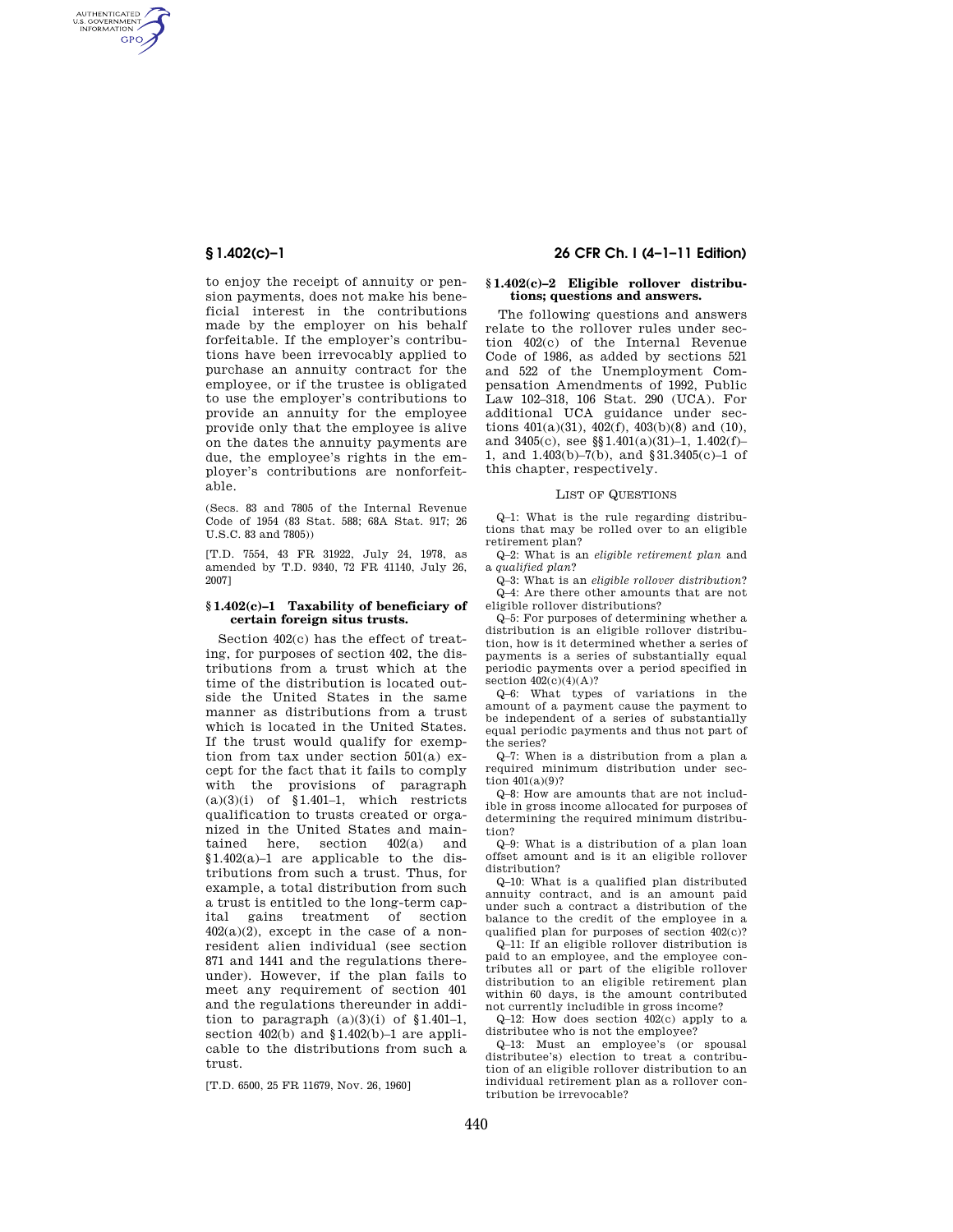Q–14: How is the \$5,000 death benefit exclusion under section 101(b) treated for purposes of determining the amount that is an eligible rollover distribution?

Q–15: May an employee (or spousal distributee) roll over more than the plan administrator determines to be an eligible rollover distribution using an assumption described in §1.401(a)(31)-1, Q&A-18?

Q–16: Is a rollover from a qualified plan to an individual retirement account or individual retirement annuity treated as a rollover contribution for purposes of the oneyear look-back rollover limitation of section  $408(d)(3)(B)?$ 

#### QUESTIONS AND ANSWERS

Q–1: What is the rule regarding distributions that may be rolled over to an eligible retirement plan?

A–1: (a) *General rule.* Under section 402(c), as added by UCA, any portion of a distribution from a qualified plan that is an eligible rollover distribution described in section  $402(c)(4)$  may be rolled over to an eligible retirement plan described in section  $402(c)(8)(B)$ . For purposes of section 402(c) and this section, a rollover is either a direct rollover as described in  $$1.401(a)(31)-1$ , Q&A–3 or a contribution of an eligible rollover distribution to an eligible retirement plan that satisfies the time period requirement in section  $402(c)(3)$ and Q&A–11 of this section and the designation requirement described in Q&A–13 of this section. See Q&A–2 of this section for the definition of an eligible retirement plan and a qualified plan.

(b) *Related Internal Revenue Code provisions*—(1) *Direct rollover option.* Section 401(a)(31), added by UCA, requires qualified plans to provide a distributee of an eligible rollover distribution the option to elect to have the distribution paid directly to an eligible retirement plan in a direct rollover. See §1.401(a)(31)–1 for further guidance concerning this direct rollover option.

(2) *Notice requirement.* Section 402(f) requires the plan administrator of a qualified plan to provide, within a reasonable time before making an eligible rollover distribution, a written explanation to the distributee of the distributee's right to elect a direct rollover and the withholding consequences of not making that election. The explanation also is required to provide certain other relevant information

relating to the taxation of distributions. See §1.402(f)–1 for guidance concerning the written explanation required under section 402(f).

(3) *Mandatory income tax withholding.*  If a distributee of an eligible rollover distribution does not elect to have the eligible rollover distribution paid directly from the plan to an eligible retirement plan in a direct rollover under section 401(a)(31), the eligible rollover distribution is subject to 20-percent income tax withholding under section 3405(c). See §31.3405(c)–1 of this chapter for provisions relating to the withholding requirements applicable to eligible rollover distributions.

(4) *Section 403(b) annuities.* See §1.403(b)–7(b) for guidance concerning the direct rollover requirements for distributions from annuities described in section 403(b).

(c) *Effective date*—(1) *Statutory effective date.* Section 402(c), added by UCA, applies to eligible rollover distributions made on or after January 1, 1993, even if the event giving rise to the distribution occurred on or before January 1, 1993 (e.g. termination of the employee's employment with the employer maintaining the plan before January 1, 1993), and even if the eligible rollover distribution is part of a series of payments that began before January 1, 1993.

(2) *Regulatory effective date.* This section applies to any distribution made on or after October 19, 1995. For eligible rollover distributions made on or after January 1, 1993 and before October 19, 1995, §1.402(c)–2T (as it appeared in the April 1, 1995 edition of 26 CFR part 1), applies. However, for any distribution made on or after January 1, 1993 but before October 19, 1995, any or all of the provisions of this section may be substituted for the corresponding provisions of §1.402(c)–2T, if any.

Q–2: What is an *eligible retirement plan*  and a *qualified plan*?

A–2: An eligible retirement plan, under section  $402(c)(8)(B)$ , means a qualified plan or an individual retirement plan. For purposes of section 402(c) and this section, a qualified plan is an employees' trust described in section 401(a) which is exempt from tax under section 501(a) or an annuity plan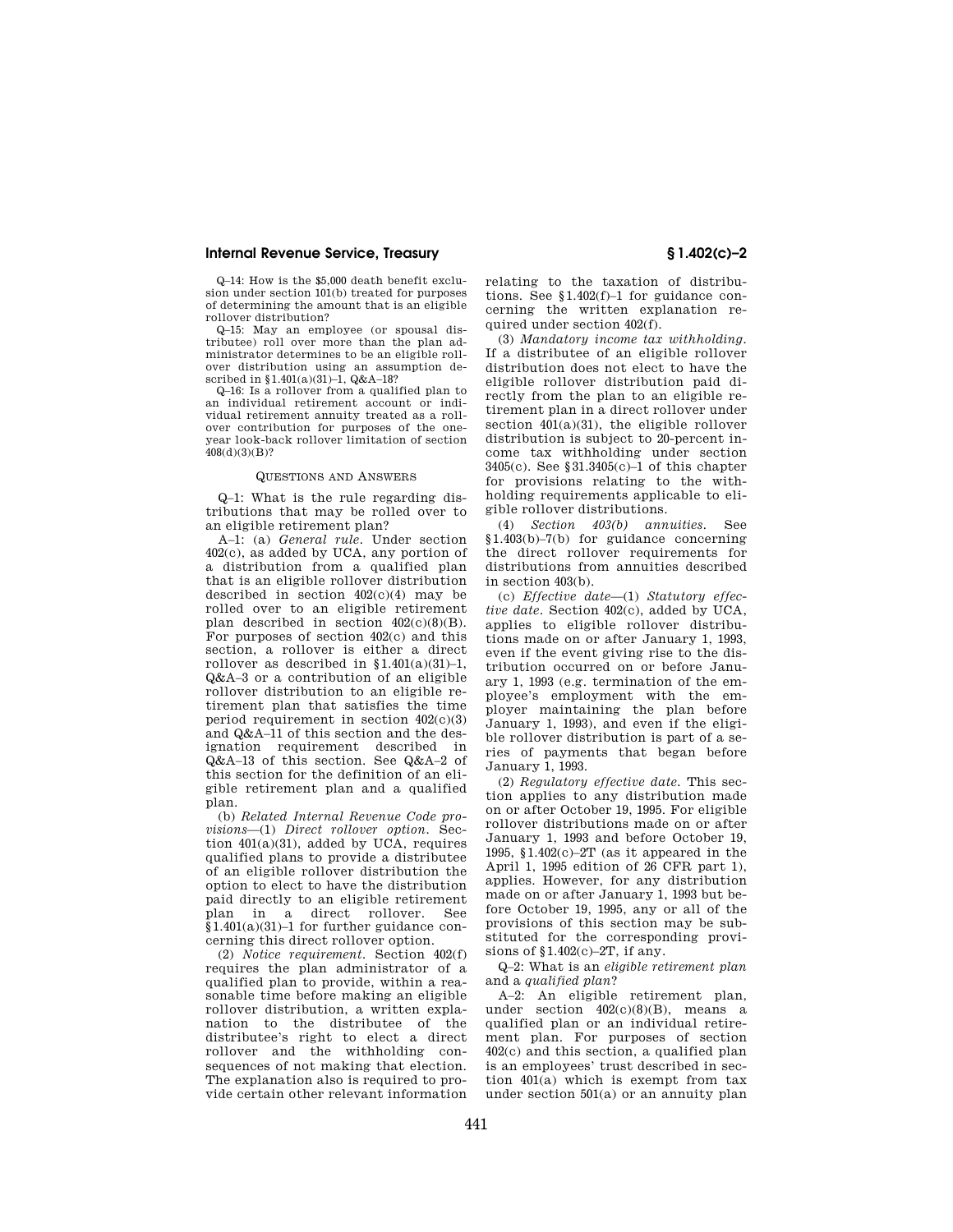described in section 403(a). An individual retirement plan is an individual retirement account described in section 408(a) or an individual retirement annuity (other than an endowment contract) described in section 408(b).

Q–3: What is an *eligible rollover distribution*?

A–3: (a) *General rule.* Unless specifically excluded, an eligible rollover distribution means any distribution to an employee (or to a spousal distributee described in Q&A–12(a) of this section) of all or any portion of the balance to the credit of the employee in a qualified plan. Thus, except as specifically provided in Q&A–4(b) of this section, any amount distributed to an employee (or such a spousal distributee) from a qualified plan is an eligible rollover distribution, regardless of whether it is a distribution of a benefit that is protected under section 411(d)(6).

(b) *Exceptions.* An eligible rollover distribution does not include the following:

(1) Any distribution that is one of a series of substantially equal periodic payments made (not less frequently than annually) over any one of the following periods—

(i) The life of the employee (or the joint lives of the employee and the employee's designated beneficiary);

(ii) The life expectancy of the employee (or the joint life and last survivor expectancy of the employee and the employee's designated beneficiary); or

(iii) A specified period of ten years or more;

(2) Any distribution to the extent the distribution is a required minimum distribution under section 401(a)(9); or

(3) The portion of any distribution that is not includible in gross income (determined without regard to the exclusion for net unrealized appreciation described in section  $402(e)(4)$ ). Thus, for example, an eligible rollover distribution does not include the portion of any distribution that is excludible from gross income under section 72 as a return of the employee's investment in the contract (e.g., a return of the employee's after-tax contributions), but does include net unrealized appreciation.

**§ 1.402(c)–2 26 CFR Ch. I (4–1–11 Edition)** 

Q–4: Are there other amounts that are not eligible rollover distributions?

A–4: Yes. The following amounts are not eligible rollover distributions:

(a) Elective deferrals (as defined in section  $402(g)(3)$  and employee contributions that, pursuant to rules prescribed by the Commissioner in revenue rulings, notices, or other guidance published in the Internal Revenue Bulletin (see  $$601.601(d)(2)$  of this chapter). are returned to the employee (together with the income allocable thereto) in order to comply with the section 415 limitations.

(b) Corrective distributions of excess deferrals as described in  $$1.402(g)$ -1(e)(3), together with the income allocable to these corrective distributions.

(c) Corrective distributions of excess contributions under a qualified cash or deferred arrangement described in  $$1.401(k)-1(f)(4)$  and excess aggregate contributions described in §1.401(m)–  $2(b)(2)$ , together with the income allocable to these distributions.

(d) Loans that are treated as deemed distributions pursuant to section 72(p).

(e) Dividends paid on employer securities as described in section 404(k).

(f) The costs of life insurance coverage (P.S. 58 costs).

(g) Prohibited allocations that are treated as deemed distributions pursuant to section 409(p).

(h) A distribution that is a permissible withdrawal from an eligible automatic contribution arrangement within the meaning of section 414(w).

(i) [Reserved]

(j) Similar items designated by the Commissioner in revenue rulings, notices, and other guidance published in the Internal Revenue Bulletin. See §601.601(d)(2)(ii)(*b*) of this chapter.

Q–5: For purposes of determining whether a distribution is an eligible rollover distribution, how is it determined whether a series of payments is a series of substantially equal periodic payments over a period specified in section  $402(c)(4)(A)$ ?

A–5: (a) *General rule.* Generally, whether a series of payments is a series of substantially equal periodic payments over a specified period is determined at the time payments begin, and by following the principles of section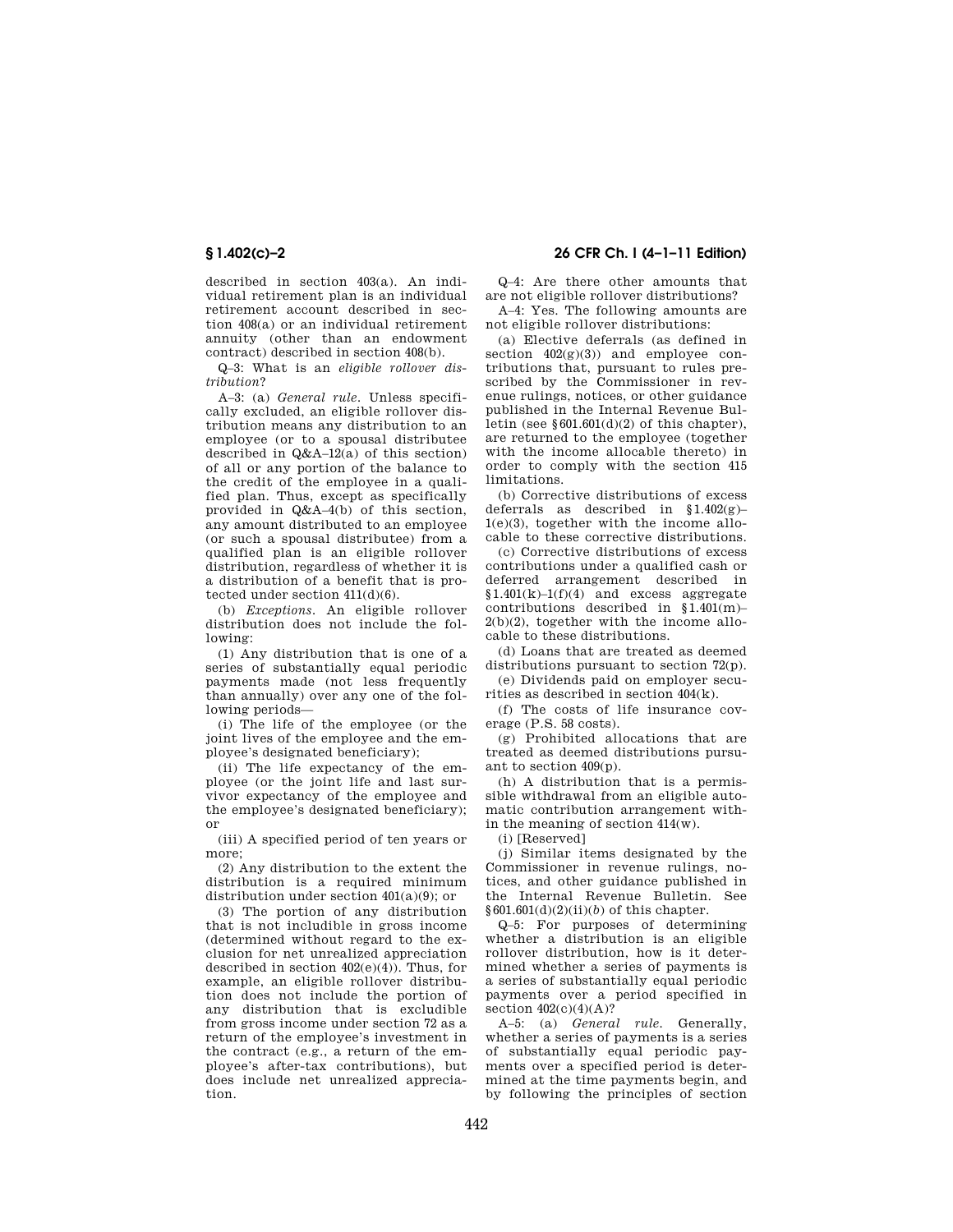$72(t)(2)(A)(iv)$ , without regard to contingencies or modifications that have not yet occurred. Thus, for example, a joint and 50-percent survivor annuity will be treated as a series of substantially equal payments at the time payments commence, as will a joint and survivor annuity that provides for increased payments to the employee if the employee's beneficiary dies before the employee. Similarly, for purposes of determining if a disability benefit payment is part of a series of substantially equal payments for a period described in section  $402(c)(4)(A)$ , any contingency under which payments cease upon recovery from the disability may be disregarded.

(b) *Certain supplements disregarded.*  For purposes of determining whether a distribution is one of a series of payments that are substantially equal, social security supplements described in section  $411(a)(9)$  are disregarded. For example, if a distributee receives a life annuity of \$500 per month, plus a social security supplement consisting of payments of \$200 per month until the distributee reaches the age at which social security benefits of not less than \$200 a month begin, the \$200 supplemental payments are disregarded and, therefore, each monthly payment of \$700 made before the social security age and each monthly payment of \$500 made after the social security age is treated as one of a series of substantially equal periodic payments for life. A series of payments that are not substantially equal solely because the amount of each payment is reduced upon attainment of social security retirement age (or, alternatively, upon commencement of social security early retirement, survivor, or disability benefits) will also be treated as substantially equal as long as the reduction in the actual payments is level and does not exceed the applicable social security benefit.

(c) *Changes in the amount of payments or the distributee.* If the amount (or, if applicable, the method of calculating the amount) of the payments changes so that subsequent payments are not substantially equal to prior payments, a new determination must be made as to whether the remaining payments are a series of substantially equal peri-

odic payments over a period specified in Q&A–3(b)(1) of this section. This determination is made without taking into account payments made or the years of payment that elapsed prior to the change. However, a new determination is not made merely because, upon the death of the employee, the spouse or former spouse of the employee becomes the distributee. Thus, once distributions commence over a period that is at least as long as either the first annuitant's life or 10 years (e.g., as provided by a life annuity with a five-year or ten-year-certain guarantee), then substantially equal payments to the survivor are not eligible rollover distributions even though the payment period remaining after the death of the employee is or may be less than the period described in section  $402(c)(4)(A)$ . For example, substantially equal periodic payments made under a life annuity with a five-year term certain would not be an eligible rollover distribution even when paid after the death of the employee with three years remaining under the term certain.

(d) *Defined contribution plans.* The following rules apply in determining whether a series of payments from a defined contribution plan constitute substantially equal periodic payments for a period described in section  $402(c)(4)(A)$ 

(1) *Declining balance of years.* A series of payments from an account balance under a defined contribution plan will be considered substantially equal payments over a period if, for each year, the amount of the distribution is calculated by dividing the account balance by the number of years remaining in the period. For example, a series of payments will be considered substantially equal payments over 10 years if the series is determined as follows. In year 1, the annual payment is the account balance divided by 10; in year 2, the annual payment is the remaining account balance divided by 9; and so on until year 10 when the entire remaining balance is distributed.

(2) *Reasonable actuarial assumptions.* If an employee's account balance under a defined contribution plan is to be distributed in annual installments of a specified amount until the account balance is exhausted, then, for purposes of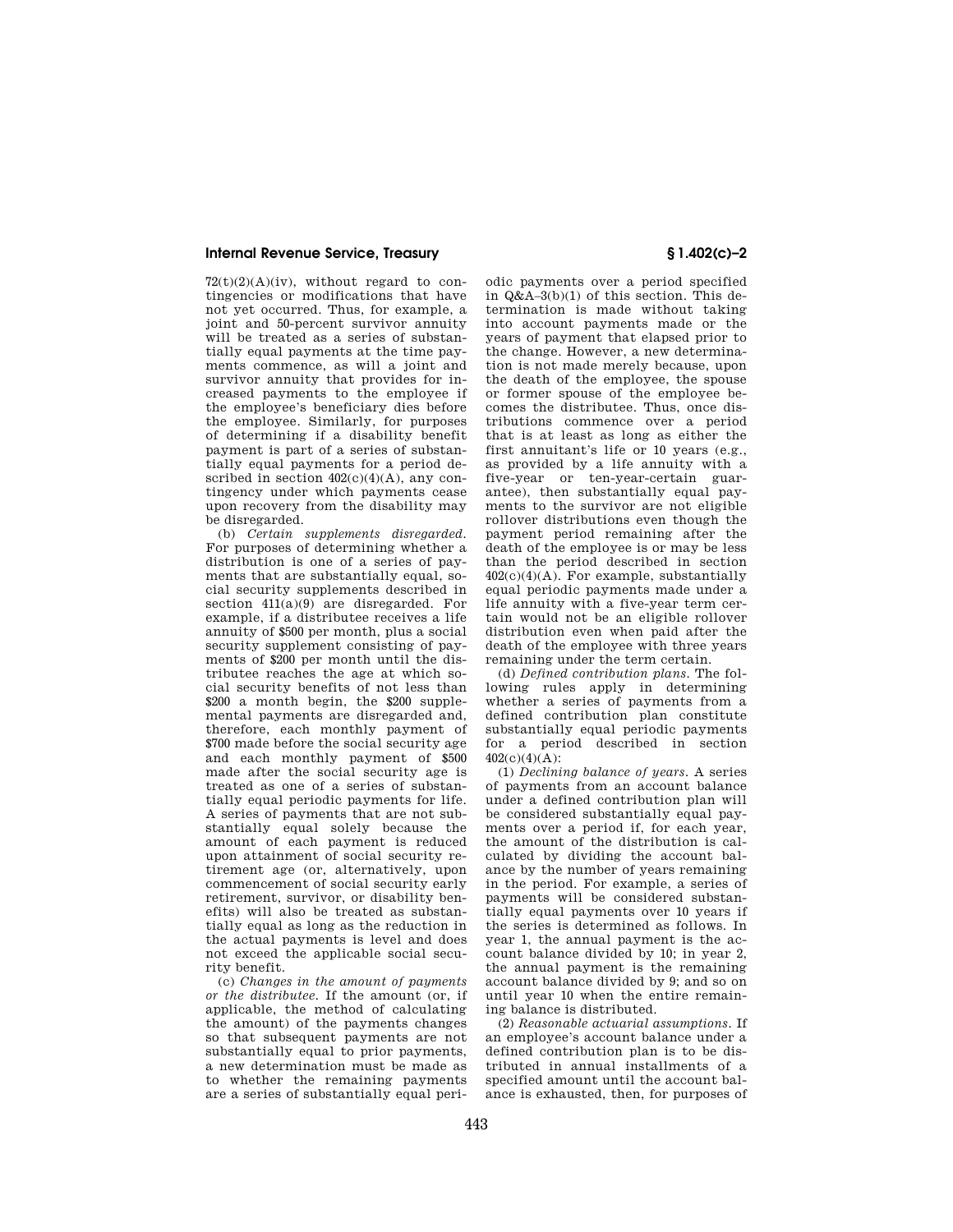determining if the period of distribution is a period described in section  $402(c)(4)(A)$ , the period of years over which the installments will be distributed must be determined using reasonable actuarial assumptions. For example, if an employee has an account balance of \$100,000, elects distributions of \$12,000 per year until the account balance is exhausted, and the future rate of return is assumed to be 8% per year, the account balance will be exhausted in approximately 14 years. Similarly, if the same employee elects a fixed annual distribution amount and the fixed annual amount is less than or equal to \$10,000, it is reasonable to assume that a future rate of return will be greater than 0% and, thus, the account will not be exhausted in less than 10 years.

(e) *Series of payments beginning before January 1, 1993.* Except as provided in paragraph (c) of this Q&A, if a series of periodic payments began before January 1, 1993, the determination of whether the post-December 31, 1992 payments are a series of substantially equal periodic payments over a specified period is made by taking into account all payments made, including payments made before January 1, 1993. For example, if a series of substantially equal periodic payments beginning on January 1, 1983, is scheduled to be paid over a period of 15 years, payments in the series that are made after December 31, 1992, will not be eligible rollover distributions even though they will continue for only five years after December 31, 1992, because the pre- January 1, 1993 payments are taken into account in determining the specified period.

Q–6: What types of variations in the amount of a payment cause the payment to be independent of a series of substantially equal periodic payments and thus not part of the series?

A–6: (a) *Independent payments.* Except as provided in paragraph (b) of this Q&A, a payment is treated as independent of the payments in a series of substantially equal payments, and thus not part of the series, if the payment is substantially larger or smaller than the other payments in the series. An independent payment is an eligible rollover distribution if it is not otherwise excepted from the definition of eligible rollover distribution. This is the

# **§ 1.402(c)–2 26 CFR Ch. I (4–1–11 Edition)**

case regardless of whether the payment is made before, with, or after payments in the series. For example, if an employee elects a single payment of half of the account balance with the remainder of the account balance paid over the life expectancy of the distributee, the single payment is treated as independent of the payments in the series and is an eligible rollover distribution unless otherwise excepted. Similarly, if an employee's surviving spouse receives a survivor life annuity of \$1,000 per month plus a single payment on account of death of \$7,500, the single payment is treated as independent of the payments in the annuity and is an eligible rollover distribution unless otherwise excepted (e.g., \$5,000 of the \$7,500 might qualify to be excluded from gross income as a death benefit under section 101(b)).

(b) *Special rules*—(1) *Administrative error or delay.* If, due solely to reasonable administrative error or delay in payment, there is an adjustment after the annuity starting date to the amount of any payment in a series of payments that otherwise would constitute a series of substantially equal<br>payments described in section payments described in  $402(c)(4)(A)$  and this section, the adjusted payment or payments will be treated as part of the series of substantially equal periodic payments and will not be treated as independent of the payments in the series. For example, if, due solely to reasonable administrative delay, the first payment of a life annuity is delayed by two months and reflects an additional two months worth of benefits, that payment will be treated as a substantially equal payment in the series rather than as an independent payment. The result will not change merely because the amount of the adjustment is paid in a separate supplemental payment.

(2) *Supplemental payments for annuitants.* A supplemental payment from a defined benefit plan to annuitants (e.g., retirees or beneficiaries) will be treated as part of a series of substantially equal payments, rather than as an independent payment, provided that the following conditions are met—

(i) The supplement is a benefit increase for annuitants;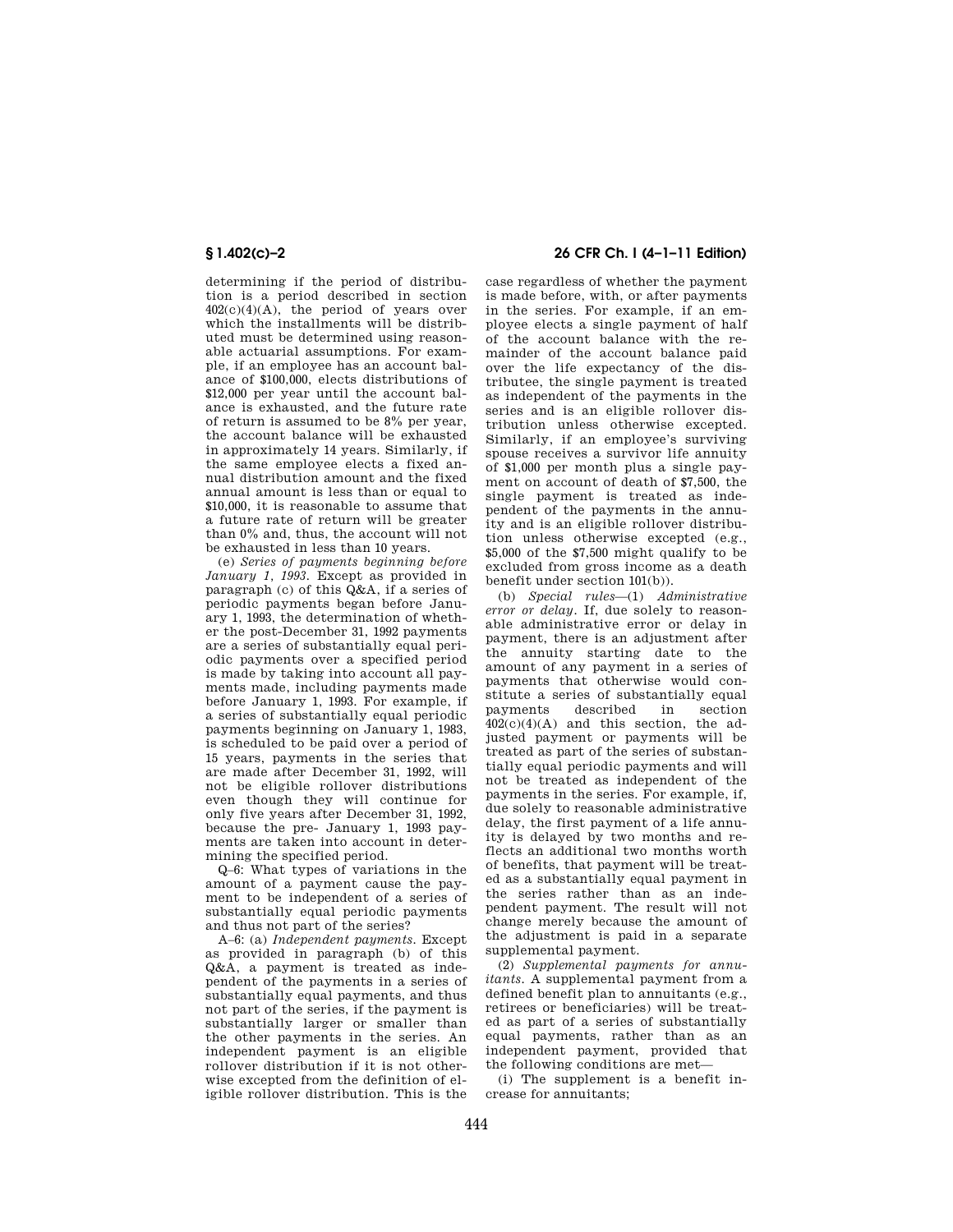(ii) The amount of the supplement is determined in a consistent manner for all similarly situated annuitants;

(iii) The supplement is paid to annuitants who are otherwise receiving payments that would constitute substantially equal periodic payments; and

(iv) The aggregate supplement is less than or equal to the greater of 10% of the annual rate of payment for the annuity, or \$750 or any higher amount prescribed by the Commissioner in revenue rulings, notices, and other guidance published in the FEDERAL REG-ISTER. See  $§601.601(d)(2)(ii)(b)$  of this chapter.

(3) *Final payment in a series.* If a payment in a series of payments from an account balance under a defined contribution plan represents the remaining balance to the credit and is substantially less than the other payments in the series, the final payment must nevertheless be treated as a payment in the series of substantially equal payments and may not be treated as an independent payment if the other payments in the series are substantially equal and the payments are for a period described in section  $402(c)(4)(A)$ based on the rules provided in paragraph (d)(2) of Q&A–5 of this section. Thus, such final payment will not be an eligible rollover distribution.

Q–7: When is a distribution from a plan a required minimum distribution under section  $401(a)(9)$ ?

A–7: (a) *General rule.* Except as provided in paragraphs (b) and (c) of this Q&A, if a minimum distribution is required for a calendar year, the amounts distributed during that calendar year are treated as required minimum distributions under section  $401(a)(9)$ , to the extent that the total required minimum distribution under section 401(a)(9) for the calendar year has not been satisfied. Accordingly, these amounts are not eligible rollover distributions. For example, if an employee is required under section  $401(a)(9)$  to receive a required minimum distribution for a calendar year of \$5,000 and the employee receives a total of \$7,200 in that year, the first \$5,000 distributed will be treated as the required minimum distribution and will not be an eligible rollover distribution and the remaining \$2,200 will be an eli-

gible rollover distribution if it otherwise qualifies. If the total section 401(a)(9) required minimum distribution for a calendar year is not distributed in that calendar year (e.g., when the distribution for the calendar year in which the employee reaches age 701⁄2 is made on the following April 1), the amount that was required but not distributed is added to the amount required to be distributed for the next calendar year in determining the portion of any distribution in the next calendar year that is a required minimum distribution.

(b) *Distribution before age 701⁄2.* Any amount that is paid before January 1 of the year in which the employee attains (or would have attained) age  $70\frac{1}{2}$  will not be treated as required under section  $401(a)(9)$  and, thus, is an eligible rollover distribution if it otherwise qualifies.

(c) *Special rule for annuities.* In the case of annuity payments from a defined benefit plan, or under an annuity contract purchased from an insurance company (including a qualified plan distributed annuity contract (as defined in Q&A–10 of this section)), the entire amount of any such annuity payment made on or after January 1 of the year in which an employee attains (or would have attained) age  $70\frac{1}{2}$  will be treated as an amount required under section 401(a)(9) and, thus, will not be an eligible rollover distribution.

Q–8: How are amounts that are not includible in gross income allocated for purposes of determining the required minimum distribution?

A–8: If section  $401(a)(9)$  has not yet been satisfied by the plan for the year with respect to an employee, a distribution is made to the employee that exceeds the amount required to satisfy section 401(a)(9) for the year for the employee, and a portion of that distribution is excludible from gross income, the following rule applies for purposes of determining the amount of the distribution that is an eligible rollover distribution. The portion of the distribution that is excludible from gross income is first allocated toward satisfaction of section 401(a)(9) and then the remaining portion of the required minimum distribution, if any, is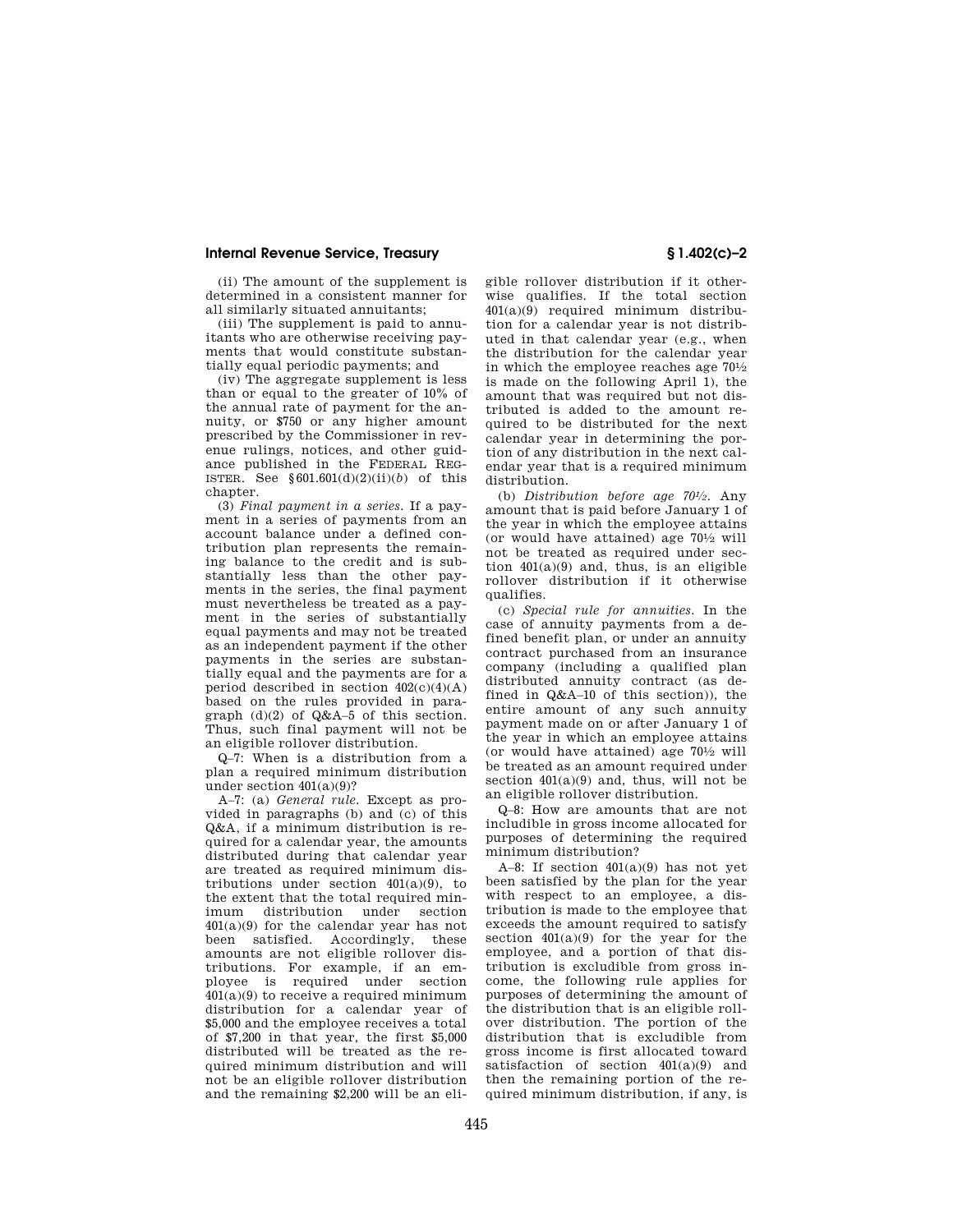satisfied from the portion of the distribution that is includible in gross income. For example, assume an employee is required under section 401(a)(9) to receive a minimum distribution for a calendar year of \$4,000 and the employee receives a \$4,800 distribution, of which \$1,000 is excludible from income as a return of basis. First, the \$1,000 return of basis is allocated toward satisfying the required minimum distribution. Then, the remaining \$3,000 of the required minimum distribution is satisfied from the \$3,800 of the distribution that is includible in gross income, so that the remaining balance of the distribution, \$800, is an eligible rollover distribution if it otherwise qualifies.

Q–9: What is a distribution of a plan loan offset amount, and is it an eligible rollover distribution?

A–9: (a) *General rule.* A distribution of a plan loan offset amount, as defined in paragraph (b) of this Q&A, is an eligible rollover distribution if it satisfies Q&A–3 of this section. Thus, an amount equal to the plan loan offset amount can be rolled over by the employee (or spousal distributee) to an eligible retirement plan within the 60-day period under section 402(c)(3), unless the plan loan offset amount fails to be an eligible rollover distribution for another reason. See §1.401(a)(31)–1, Q&A–16 for guidance concerning the offering of a direct rollover of a plan loan offset amount. See §31.3405(c)–1, Q&A–11 of this chapter for guidance concerning special withholding rules with respect to plan loan offset amounts.

(b) *Definition of plan loan offset amount.* For purposes of section 402(c), a distribution of a plan loan offset amount is a distribution that occurs when, under the plan terms governing a plan loan, the participant's accrued benefit is reduced (offset) in order to repay the loan (including the enforcement of the plan's security interest in a participant's accrued benefit). A distribution of a plan loan offset amount can occur in a variety of circumstances, e.g., where the terms governing a plan loan require that, in the event of the employee's termination of employment or request for a distribution, the loan be repaid immediately or treated as in default. A distribution of

**§ 1.402(c)–2 26 CFR Ch. I (4–1–11 Edition)** 

a plan loan offset amount also occurs when, under the terms governing the plan loan, the loan is cancelled, accelerated, or treated as if it were in default (e.g., where the plan treats a loan as in default upon an employee's termination of employment or within a specified period thereafter). A distribution of a plan loan offset amount is an actual distribution, not a deemed distribution under section 72(p).

(c) *Examples.* The rules with respect to a plan loan offset amount in this Q&A–9, §1.401(a)(31)–1, Q&A–16 and §31.3405(c)–1, Q&A–11 of this chapter are illustrated by the following examples:

*Example 1.* (a) In 1996, Employee A has an account balance of \$10,000 in Plan Y, of which \$3,000 is invested in a plan loan to Employee A that is secured by Employee A's account balance in Plan Y. Employee A has made no after-tax employee contributions to Plan Y. Plan Y does not provide any direct rollover option with respect to plan loans. Upon termination of employment in 1996, Employee A, who is under age  $70\frac{1}{2}$ , elects a distribution of Employee A's entire account balance in Plan Y, and Employee A's outstanding loan is offset against the account balance on distribution. Employee A elects a direct rollover of the distribution.

(b) In order to satisfy section  $401(a)(31)$ , Plan Y must pay \$7,000 directly to the eligible retirement plan chosen by Employee A in a direct rollover. When Employee A's account balance was offset by the amount of the \$3,000 unpaid loan balance, Employee A received a plan loan offset amount (equivalent to \$3,000) that is an eligible rollover distribution. However, under §1.401(a)(31)–1,  $Q&A-16$  Plan Y satisfies section  $401(a)(31)$ , even though a direct rollover option was not provided with respect to the \$3,000 plan loan offset amount.

(c) No withholding is required under section 3405(c) on account of the distribution of the \$3,000 plan loan offset amount because no cash or other property (other than the plan loan offset amount) is received by Employee A from which to satisfy the withholding. Employee A may roll over \$3,000 to an eligible retirement plan within the 60 day period provided in section 402(c)(3).

*Example 2.* (a) The facts are the same as in *Example 1,* except that the terms governing the plan loan to Employee A provide that, upon termination of employment, Employee A's account balance is automatically offset by the amount of any unpaid loan balance to repay the loan. Employee A terminates employment but does not request a distribution from Plan Y. Nevertheless, pursuant to the terms governing the plan loan, Employee A's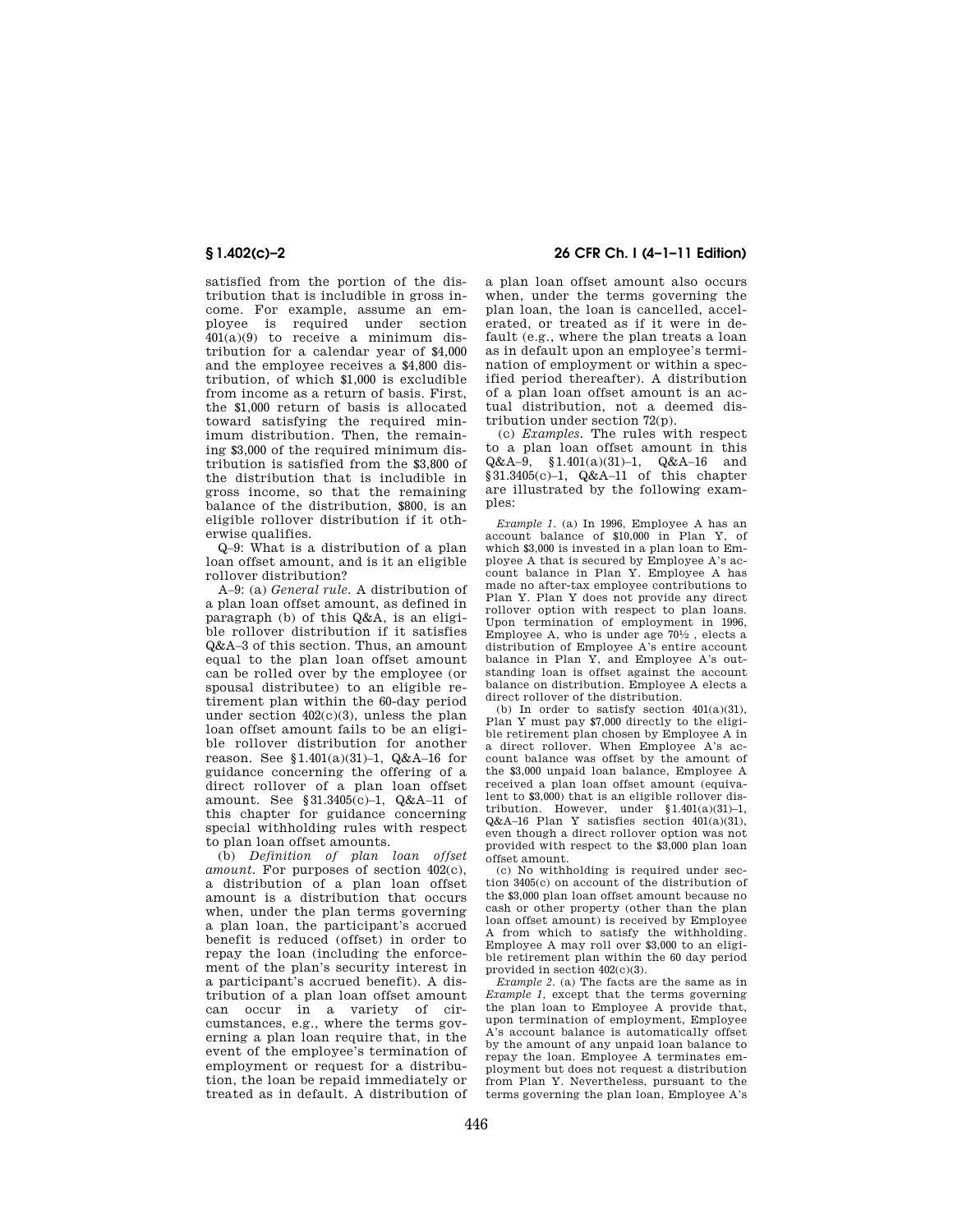account balance is automatically offset by the amount of the \$3,000 unpaid loan balance.

(b) The \$3,000 plan loan offset amount attributable to the plan loan in this example is treated in the same manner as the \$3,000 plan loan offset amount in *Example 1*.

*Example 3.* (a) The facts are the same as in *Example 2,* except that, instead of providing for an automatic offset upon termination of employment to repay the plan loan, the terms governing the plan loan require full repayment of the loan by Employee A within 30 days of termination of employment. Employee A terminates employment, does not elect a distribution from Plan Y, and also fails to repay the plan loan within 30 days. The plan administrator of Plan Y declares the plan loan to Employee A in default and executes on the loan by offsetting Employee A's account balance by the amount of the \$3,000 unpaid loan balance.

(b) The \$3,000 plan loan offset amount attributable to the plan loan in this example is treated in the same manner as the \$3,000 plan loan offset amount in *Example 1* and in *Example 2.* The result in this *Example 3* is the same even though the plan administrator treats the loan as in default before offsetting Employee A's accrued benefit by the amount of the unpaid loan.

*Example 4.* (a) The facts are the same as in *Example 1,* except that Employee A elects to receive the distribution of the account balance that remains after the \$3,000 offset to repay the plan loan, instead of electing a direct rollover of the remaining account balance.

(b) In this case, the amount of the distribution received by Employee A is \$10,000, not \$3,000. Because the amount of the \$3,000 offset attributable to the loan is included in determining the amount that equals 20 percent of the eligible rollover distribution received by Employee A, withholding in the amount of \$2,000 (20 percent of \$10,000) is required under section 3405(c). The \$2,000 is required to be withheld from the \$7,000 to be distributed to Employee A in cash, so that Employee A actually receives a check for \$5,000.

*Example 5.* The facts are the same as in *Example* 4, except that the \$7,000 distribution to Employee A after the offset to repay the loan consists solely of employer securities within the meaning of section 402(e)(4)(E). In this case, no withholding is required under section 3405(c) because the distribution consists solely of the \$3,000 plan loan offset amount and the \$7,000 distribution of employer securities. This is the result because the total amount required to be withheld does not exceed the sum of the cash and the fair market value of other property distributed, excluding plan loan offset amounts and employer securities. Employee A may roll over the employer securities and \$3,000 to an eligible retirement plan within the 60-day period provided in section 402(c)(3).

*Example 6.* Employee B, who is age 40, has an account balance in Plan Z, a profit sharing plan qualified under section 401(a) that includes a qualified cash or deferred arrangement described in section 401(k). Plan Z provides for no after-tax employee contributions. In 1990, Employee B receives a loan from Plan Z, the terms of which satisfy section 72(p)(2), and which is secured by elective contributions subject to the distribution restrictions in section  $401(k)(2)(B)$ . In 1996, the loan fails to satisfy section 72(p)(2) because Employee B stops repayment. In that year, pursuant to section 72(p), Employee B is taxed on a deemed distribution equal to the amount of the unpaid loan balance. Under Q&A–4 of this section, the deemed distribution is not an eligible rollover distribution. Because Employee B has not separated from service or experienced any other event that permits the distribution under section  $401(k)(2)(B)$  of the elective contributions that secure the loan, Plan Z is prohibited from executing on the loan. Accordingly, Employee B's account balance is not offset by the amount of the unpaid loan balance at the time Employee B stops repayment on the loan. Thus, there is no distribution of an offset amount that is an eligible rollover distribution in 1996.

Q–10: What is a qualified plan distributed annuity contract, and is an amount paid under such a contract a distribution of the balance to the credit of the employee in a qualified plan for purposes of section 402(c)?

A–10: (a) *Definition of a qualified plan distributed annuity contract.* A qualified plan distributed annuity contract is an annuity contract purchased for a participant, and distributed to the participant, by a qualified plan.

(b) *Treatment of amounts paid as eligible rollover distributions.* Amounts paid under a qualified plan distributed annuity contract are payments of the balance to the credit of the employee for purposes of section 402(c) and are eligible rollover distributions, if they otherwise qualify. Thus, for example, if the employee surrenders the contract for a single sum payment of its cash surrender value, the payment would be an eligible rollover distribution to the extent it is includible in gross income and not a required minimum distribution under section 401(a)(9). This rule applies even if the annuity contract is distributed in connection with a plan termination. See §1.401(a)(31)–1, Q&A– 17 and §31.3405(c)–1, Q&A–13 of this chapter concerning the direct rollover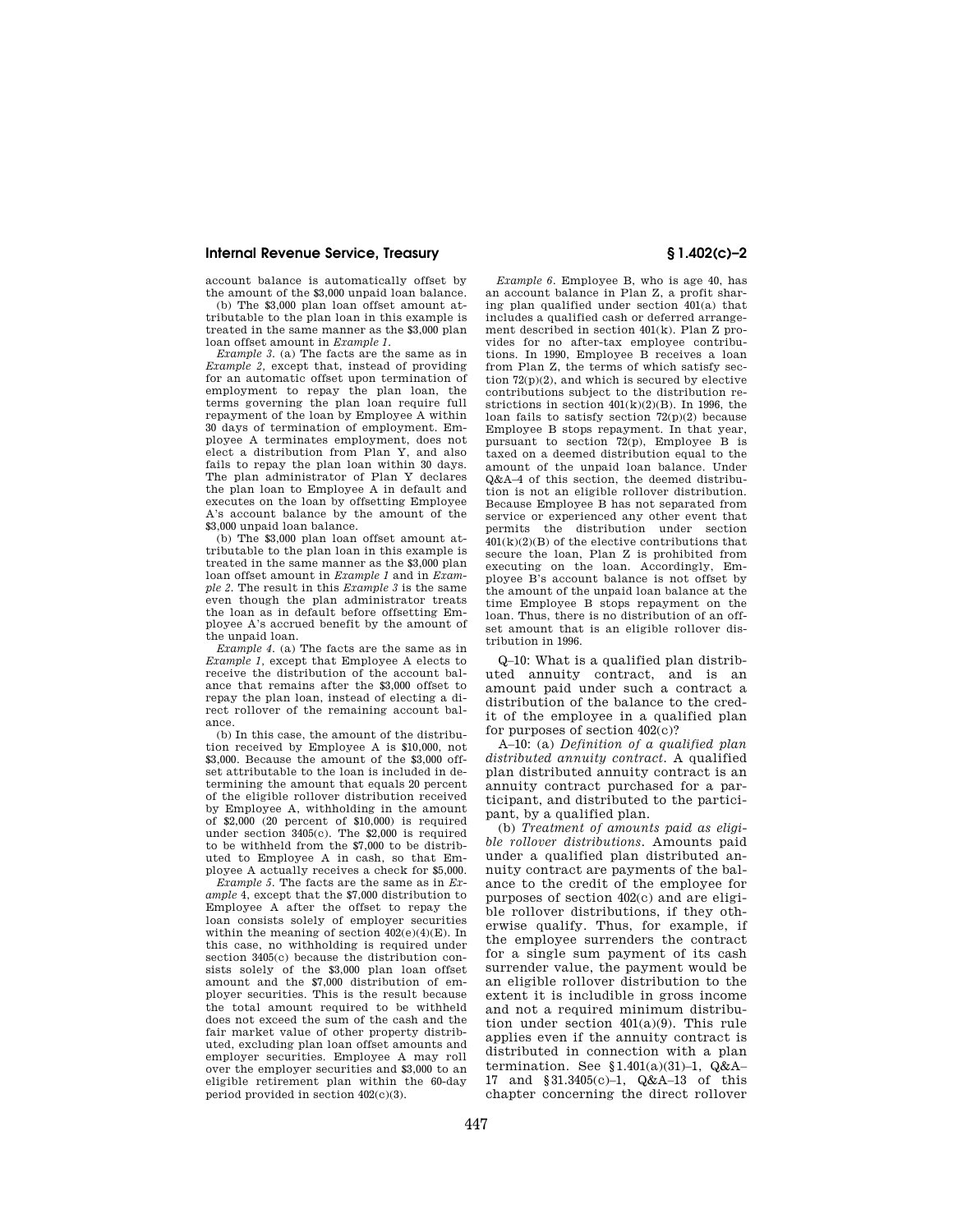requirements and 20-percent withholding requirements, respectively, that apply to eligible rollover distributions from such an annuity contract.

Q–11: If an eligible rollover distribution is paid to an employee, and the employee contributes all or part of the eligible rollover distribution to an eligible retirement plan within 60 days, is the amount contributed not currently includible in gross income?

A–11: Yes, the amount contributed is not currently includible in gross income, provided that it is contributed to the eligible retirement plan no later than the 60th day following the day on which the employee received the distribution. If more than one distribution is received by an employee from a qualified plan during a taxable year, the 60-day rule applies separately to each distribution. Because the amount withheld as income tax under section 3405(c) is considered an amount distributed under section 402(c), an amount equal to all or any portion of the amount withheld can be contributed as a rollover to an eligible retirement plan within the 60-day period, in addition to the net amount of the eligible rollover distribution actually received by the employee. However, if all or any portion of an amount equal to the amount withheld is not contributed as a rollover, it is included in the employee's gross income to the extent required under section 402(a), and also may be subject to the 10-percent additional income tax under section 72(t). See §1.401(a)(31)–1, Q&A–14, for guidance concerning the qualification of a plan that accepts a rollover contribution.

Q–12: How does section 402(c) apply to a distributee who is not the employee?

A–12: (a) *Spousal distributee.* If any distribution attributable to an employee is paid to the employee's surviving spouse, section 402(c) applies to the distribution in the same manner as if the spouse were the employee. The same rule applies if any distribution attributable to an employee is paid in accordance with a qualified domestic relations order (as defined in section 414(p)) to the employee's spouse or former spouse who is an alternate payee. Therefore, a distribution to the surviving spouse of an employee (or to

# **§ 1.402(c)–2 26 CFR Ch. I (4–1–11 Edition)**

a spouse or former spouse who is an alternate payee under a qualified domestic relations order), including a distribution of ancillary death benefits attributable to the employee, is an eligible rollover distribution if it meets the requirements of section  $402(c)(2)$  and  $(4)$ and Q&A–3 through Q&A–10 and Q&A– 14 of this section. However, a qualified plan (as defined in Q&A–2 of this section) is not treated as an eligible retirement plan with respect to a surviving spouse. Only an individual retirement plan is treated as an eligible retirement plan with respect to an eligible rollover distribution to a surviving spouse.

(b) *Non-spousal distributee.* A distributee other than the employee or the employee's surviving spouse (or a spouse or former spouse who is an alternate payee under a qualified domestic relations order) is not permitted to roll over distributions from a qualified plan. Therefore, those distributions do not constitute eligible rollover distributions under section 402(c)(4) and are not subject to the 20-percent income tax withholding under section  $3405(c)$ .

Q–13: Must an employee's (or spousal distributee's) election to treat a contribution of an eligible rollover distribution to an individual retirement plan as a rollover contribution be irrevocable?

A–13: (a) *In general.* Yes. In order for a contribution of an eligible rollover distribution to an individual retirement plan to constitute a rollover and, thus, to qualify for current exclusion from gross income, a distributee must elect, at the time the contribution is made, to treat the contribution as a rollover contribution. An election is made by designating to the trustee, issuer, or custodian of the eligible retirement plan that the contribution is a rollover contribution. This election is irrevocable. Once any portion of an eligible rollover distribution has been contributed to an individual retirement plan and designated as a rollover distribution, taxation of the withdrawal of the contribution from the individual retirement plan is determined under section 408(d) rather than under section 402 or 403. Therefore, the eligible rollover distribution is not eligible